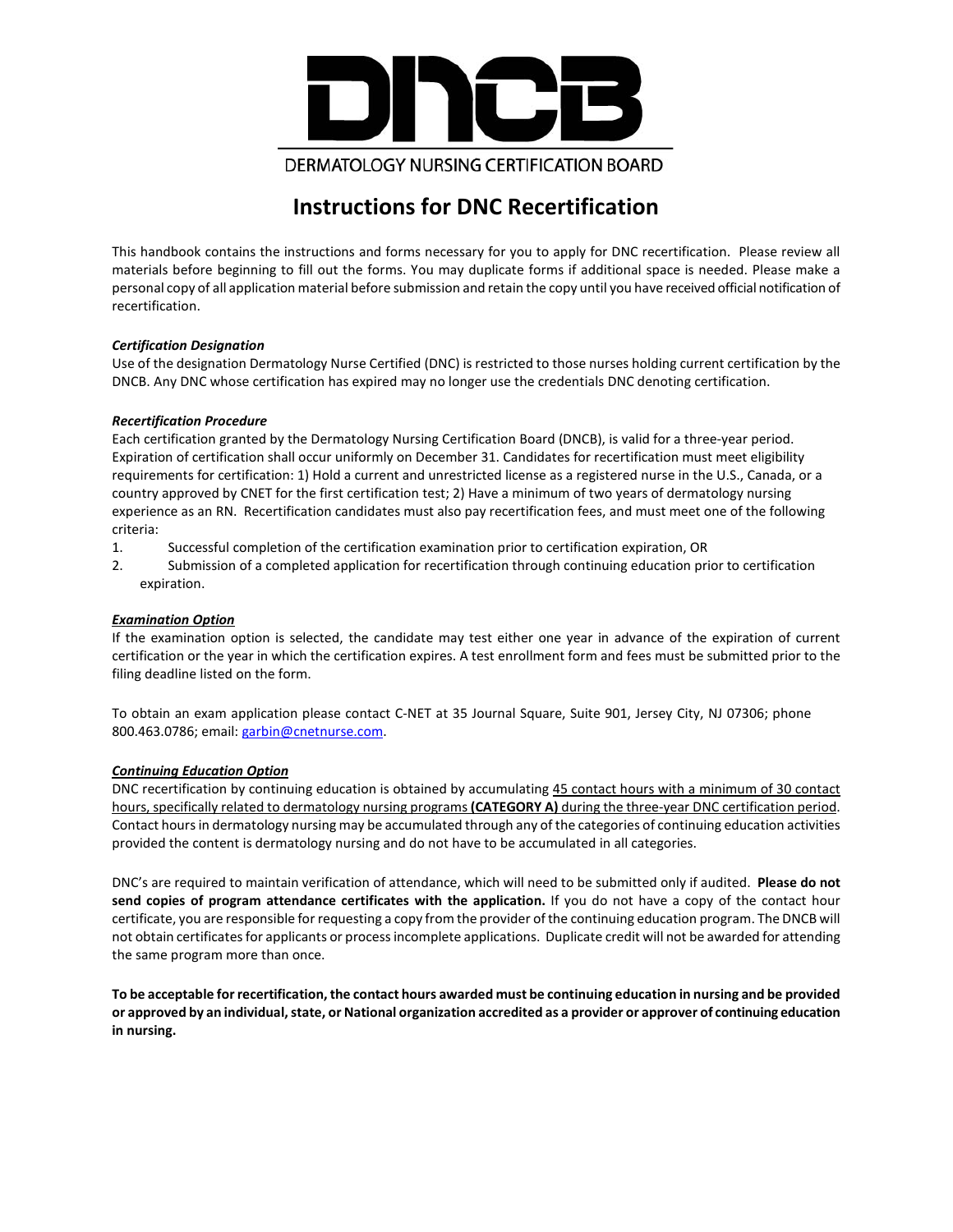The following is a brief description of the continuing education activities approved for recertification by continuing education. Any combination of the following activities is acceptable.

#### **CATEGORY A Dermatology Nursing Programs**

(minimum of 30 contact hours required during three-year period)

This group encompasses dermatology nursing programs offering approved contact hours for continuing education credit for nurses. These programs must be specific to dermatology nursing practice and may include workshops, conventions, seminars, and independent study activities. The program must define each contact hour as 60 minutes of content presented. This category may include Dermatology CME credits limited up to 10 hours. All other dermatology nursing hours must be ANCC accredited.

## **CATEGORY B Academic Courses**

This group encompasses programs that address the broad area of health care and nursing-related courses offered by an accredited educational institution. The course must be applicable to dermatology nursing practice. One semester credit equals 15 contact hours. One quarter credit equals 10 contact hours.

### **CATEGORY C Professional Publications**

This group encompasses the publication of content relevant to dermatology nursing. The content must be published in a recognized professional journal or newsletter or a recognized publishing house. The format shall be an article, book, book chapter, or research paper. Authorship or co-authorship of a book equals 15 contact hours. A book chapter, article, or research paper equals 5 contact hours. A copy of the publication must be submitted as part of the application for recertification if audited.

#### **CATEGORY D Dermatology Presentations**

This group encompasses participation as presenters of dermatology programs. The presentation may be delivered to professional nurses, other health care professionals, or lay people. A 60-minute presentation will equal 1 contact hour, maximum of 5 per recertification period. One education presentation equals 3 contact hours. Contact hours will be awarded ONLY for initial presentation of any program.

#### **CATEGORY E General Nursing and Other Health Care Discipline Programs**

(Maximum of 15 hours per recertification period)

This group encompasses programs that address a broad area of health care, general medical (CME credits), general nursing, and continuing education activities planned to meet the individual's potential for professional growth. A copy of the certificate that details the contact hours awarded or a letter verifying attendance must be submitted as documentation of attendance if audited.

#### **CATEGORY F Certification Test Review & Item Writing Session**

A DNC Board member or volunteer Item-Writer will be awarded 0.5 contact hours of dermatology-related education for each hour of participation in a certification test review or item writing meeting. A 2-day meeting would be a total of 16 hours, or 8 contact hours (max contact hours granted is 8 in a 3-year period). This certification test review or item-writing session must be in conjunction with a member represented from Center for Nursing Education and Testing (C-Net). A representative from C-Net must verify that the individual participated in the certification test review or item writing session for it to count towards recertification contract hours. A copy of this verification must be submitted as documentation for participation.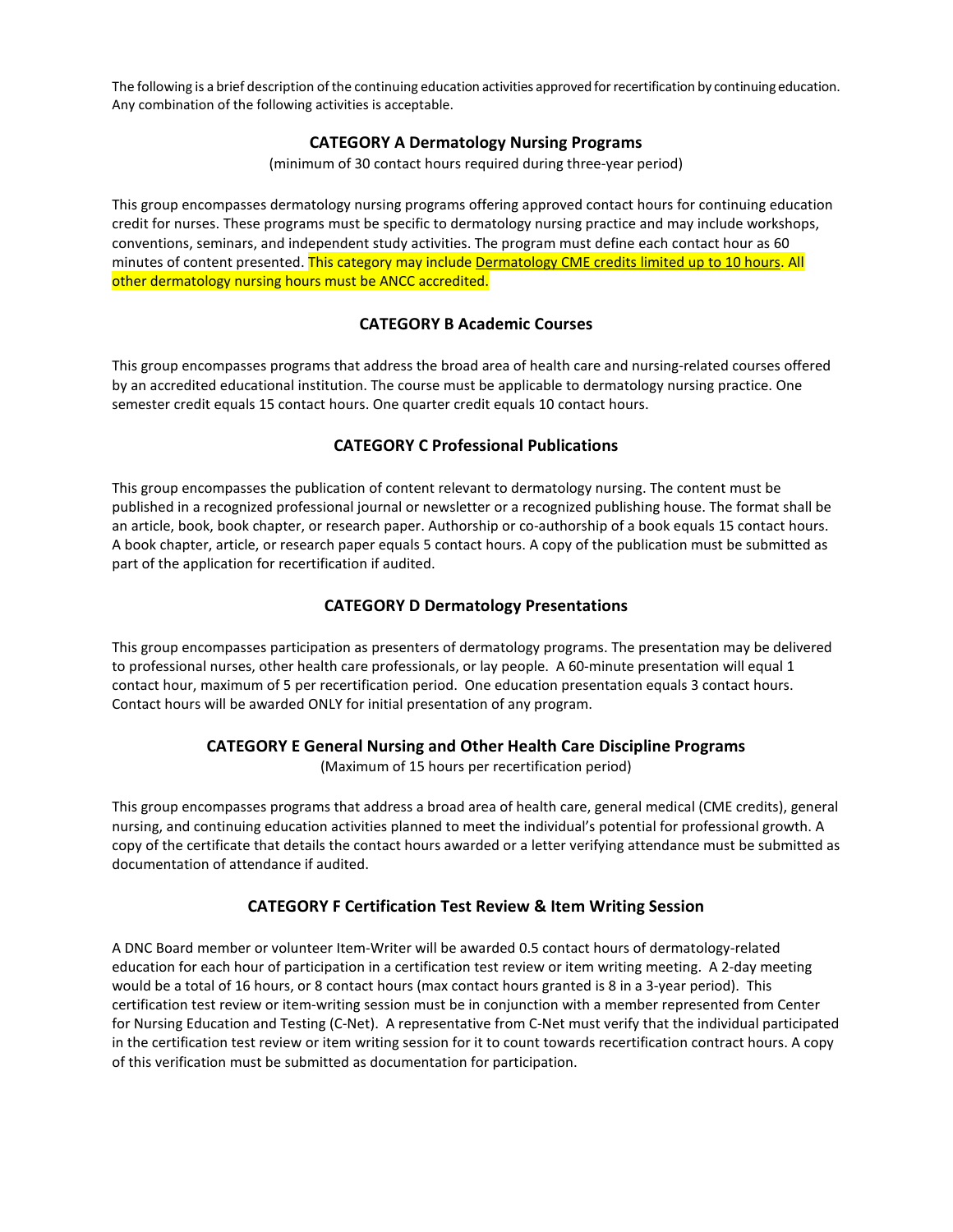#### *Failure to meet Requirements*

Should a candidate fail to meet the minimum requirements for recertification, the written examination must be taken. A passing score must be attained to be recertified. If the candidate does not attain a passing score, the certification process must start anew with fee schedules as stated in the certification policy. Candidates not accomplishing recertification at the end of the certification three-year period will have the designation "DNC" dropped from all records. Continued use of DNC is inappropriate and at variance with Board policies on recertification.

#### *Application Process*

Recertification notices will be sent to all applicants approximately six months prior to the expiration date. The application deadline for those selecting the examination option is printed on the test enrollment form. Processing of applications received after the deadline for the test examination cannot be guaranteed. The application deadline for those selecting the continuing education option is **December 31**. Late applications will be processed in order of receipt; however, issuance of the notice of recertification may be delayed beyond the expiration date of the currently valid certification. It is the applicant's professional responsibility to maintain certification by monitoring the dates and submitting the application for recertification by the stipulated deadlines. Recertification will be denied for any of the following reasons:

- 1. Falsification of information on application or supporting material.
- 2. Misrepresentation.
- 3. Failure to meet continuing education criteria of 45 contact hours.
- 4. Lapse of professional RN license, suspension, or probation of current RN license.
- 5. Failure to apply by deadline or the grace period.

#### *Recertification Application Fee*

Certification renewal application fee for a DNA **member** is \$135.00. For **non-members** the fee is \$210.00. The application fee must accompany the completed application and must be a check or money order in US Funds. Incomplete and/or inaccurate applications will be returned to the applicant with a letter stating the deficiencies. A corrected application may be resubmitted with a \$20.00 administrative fee. Resubmitted applications are subject to audit.

Late applications will be accepted up to one month after the deadline with a \$25.00 late fee.

#### **Notice of Recertification**

Candidates who submit the continuing education recertification application and meet all of the requirements will receive a new certificate within 90 days of receipt of application or expiration date (if submitted late). Applicants for renewal by continuing education who are denied renewal will be sent a letter of notification. The applicant will be informed of the option of the appeals process.

Candidates who sit for the exam will be notified upon receipt of their scores.

#### **Certificate**

A wall-size certificate will be sent approximately ninety days from the expiration date of the current certificate or after recertification package is received.

#### *Change of Name/Address*

It is the candidates responsibility to notify the DNCB office of any changes in their name and/or address during the three-year period since certification/recertification. Notifications for changes given to DNA will not guarantee a change in the certification/recertification records.

*Questions regarding the recertification process should be referred to the Dermatology Nursing Certification Board at 910-246-2356, fax: 910-246-2361, E-mail: lmarkham@dnanurse.org or by writing DNCB, 435 N. Bennett Street, Southern Pines, NC 28387.*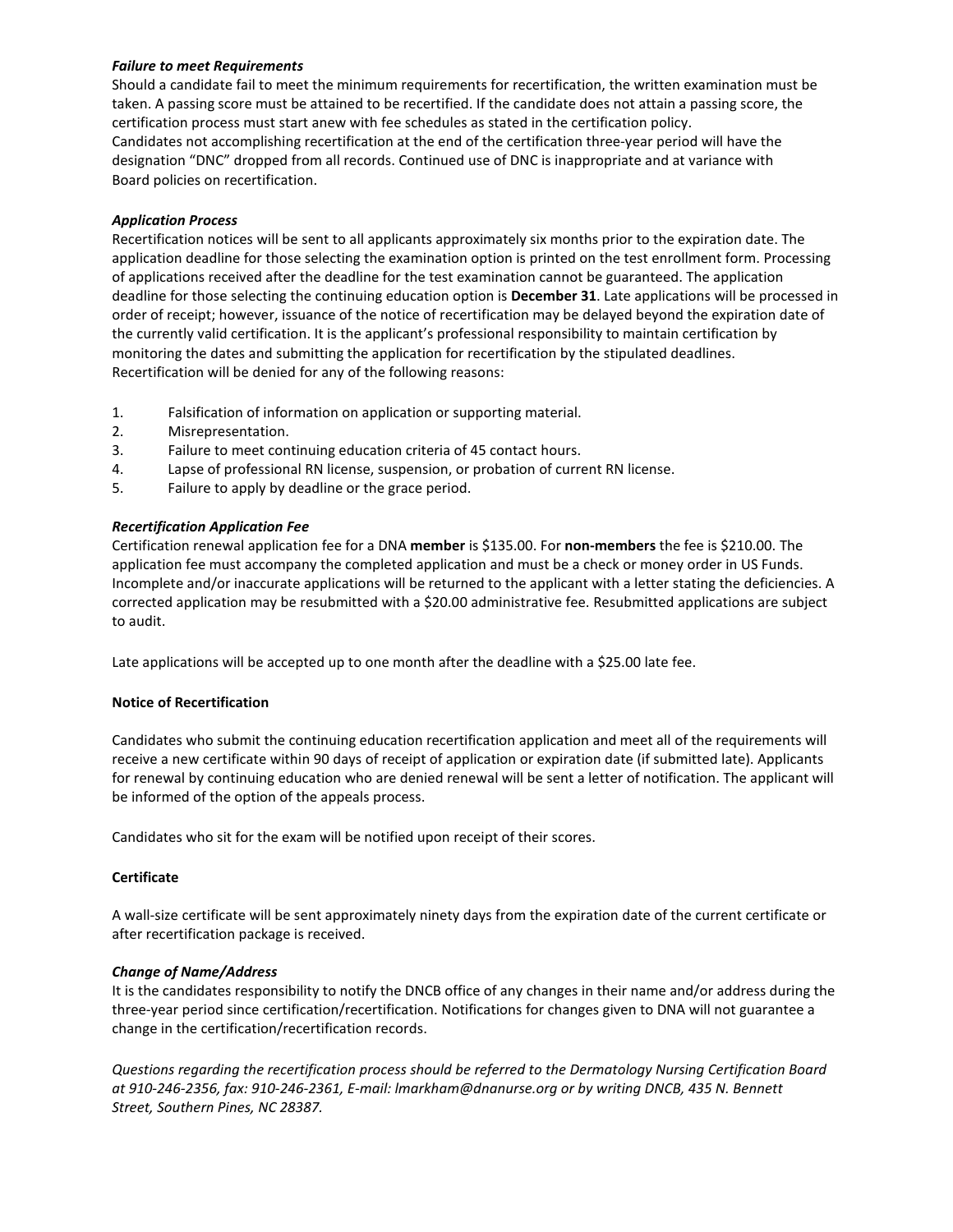# **DNC RECERTIFICATION APPLICATION**

Please enclose a check or money order payable to DNCB and mail with your application. Your processed check is confirmation of the receipt of your application. No other communication will be sent unless there is a problem with your application.

Your new certificate will be sent within 90 days of receipt of your payment.

| Office use:          |                                                                                                             |  |                                                                                                                                                                                                                                     |  |  |  |
|----------------------|-------------------------------------------------------------------------------------------------------------|--|-------------------------------------------------------------------------------------------------------------------------------------------------------------------------------------------------------------------------------------|--|--|--|
|                      | Payment Deposited: ______                                                                                   |  |                                                                                                                                                                                                                                     |  |  |  |
|                      |                                                                                                             |  | Check # ____________ Amt: ______________________ Date:___________                                                                                                                                                                   |  |  |  |
| Please print or type |                                                                                                             |  |                                                                                                                                                                                                                                     |  |  |  |
|                      |                                                                                                             |  |                                                                                                                                                                                                                                     |  |  |  |
|                      |                                                                                                             |  |                                                                                                                                                                                                                                     |  |  |  |
|                      |                                                                                                             |  | Address: example, and a series of the series of the series of the series of the series of the series of the series of the series of the series of the series of the series of the series of the series of the series of the se      |  |  |  |
|                      |                                                                                                             |  |                                                                                                                                                                                                                                     |  |  |  |
|                      |                                                                                                             |  |                                                                                                                                                                                                                                     |  |  |  |
|                      |                                                                                                             |  |                                                                                                                                                                                                                                     |  |  |  |
|                      |                                                                                                             |  |                                                                                                                                                                                                                                     |  |  |  |
|                      |                                                                                                             |  | RN License: State: License Number: License Number: License Mumber: 2014                                                                                                                                                             |  |  |  |
| <b>Optional:</b>     |                                                                                                             |  |                                                                                                                                                                                                                                     |  |  |  |
|                      | Upon successful completion of the recertification process, I would like a letter sent to my employer to the |  |                                                                                                                                                                                                                                     |  |  |  |
| attention of:        |                                                                                                             |  |                                                                                                                                                                                                                                     |  |  |  |
|                      |                                                                                                             |  |                                                                                                                                                                                                                                     |  |  |  |
|                      |                                                                                                             |  |                                                                                                                                                                                                                                     |  |  |  |
|                      |                                                                                                             |  | Address: <u>Address:</u> Address: Address: Address: Address: Address: Address: Address: Address: Address: Address: Address: Address: Address: Address: Address: Address: Address: Address: Address: Address: Address: Address: Addr |  |  |  |
|                      |                                                                                                             |  |                                                                                                                                                                                                                                     |  |  |  |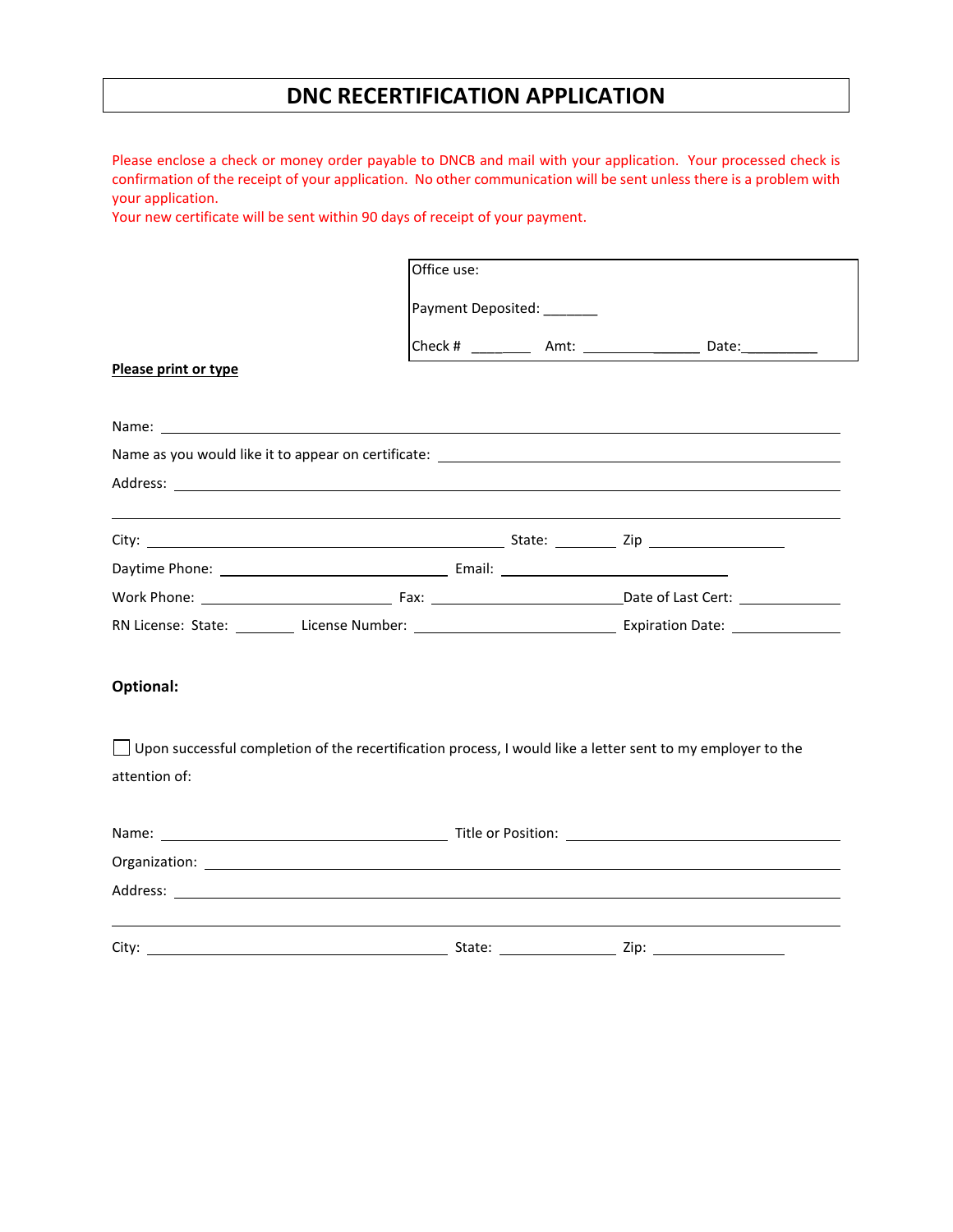## **Statement of Eligibility**

I meet the following eligibility requirements for recertification by continuing education:

- 1. current RN license
- 2. current DNC certification

To the best of my knowledge, all information contained in this application is true. I understand that it is not necessary to submit records of program attendance with this application, but if audited, I will be required to produce the certificates as documented within this application to verify my contact hours.

Signature: Date:

**Check the appropriate fee and submit payment (payable to DNCB) with this application or indicate payment by credit card:**



 $\Box$  \$135.00 DNA Member  $\Box$  \$210.00 Nonmember of DNA

A **\$20.00 fee** will be assessed to any applicant whose application is incomplete and/or whose personal check is returned for insufficient funds. Resubmission of fees for returned checks must be in the form of a money order or certified check.

A **\$25.00 fee** will be assessed for applications postmarked after the deadline. (Late applications are accepted for one month after the deadline.)

# *Return completed application pages with appropriate fee to: DNCB, 435 N. Bennett Street, Southern Pines, NC 28387*

## *Email to lmarkham@dnanurse.org*

## *Fax to 910-246-2361*

**NOTE: PLEASE MAKE CHECKS PAYABLE TO DNCB Thank you!**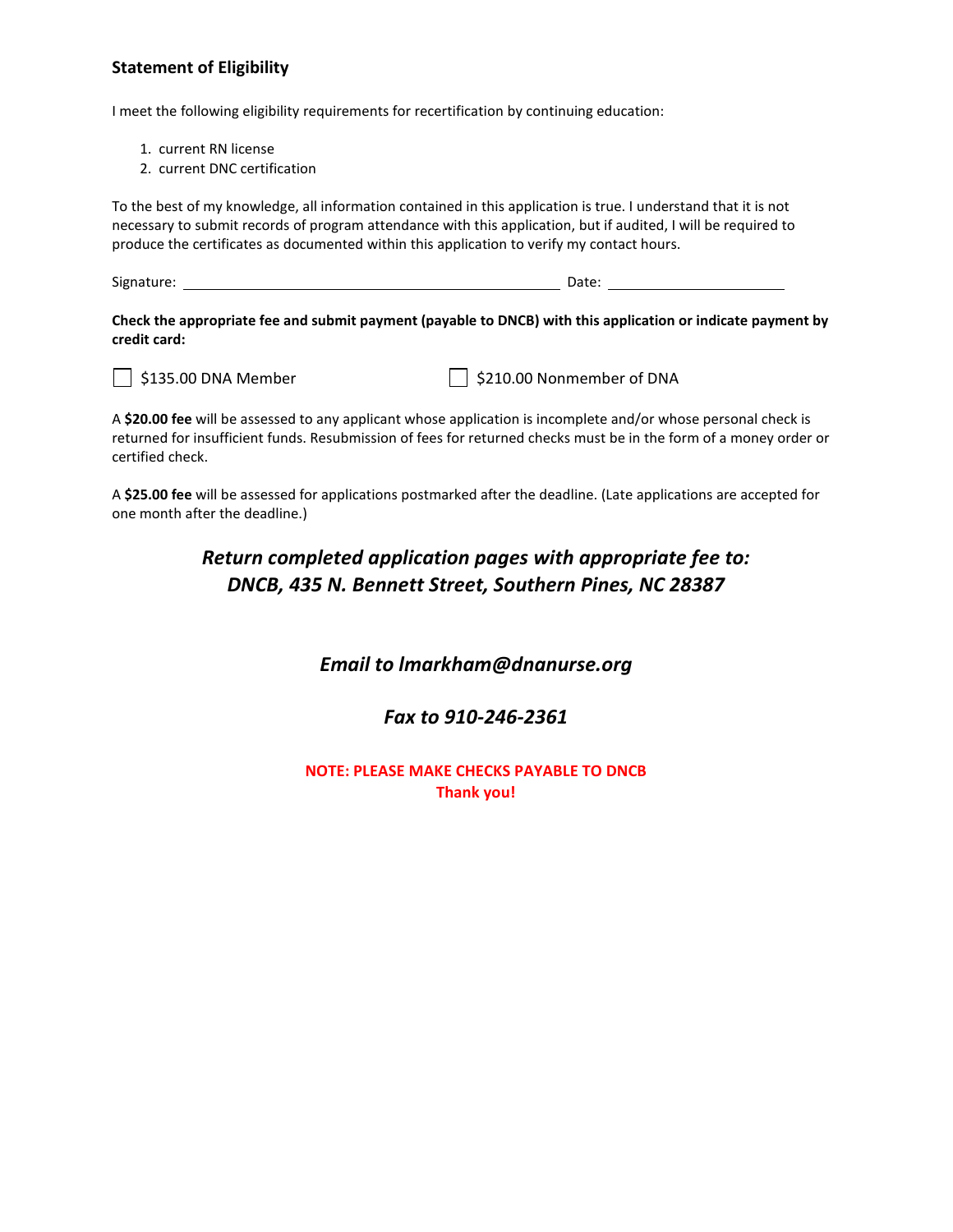

# **DNC Recertification Application**

#### **CATEGORY A: DERMATOLOGY NURSING PROGRAMS**

Please type or print clearly using black ink.

**Photocopy this form if additional space is needed. Please retain a copy for your files.**

| <b>Program Title</b> | <b>Date</b> | <b>Program Sponsor</b> | <b>Accrediting Body or Approval</b><br><b>Board</b> | Location | # of<br><b>Hours</b> |
|----------------------|-------------|------------------------|-----------------------------------------------------|----------|----------------------|
|                      |             |                        |                                                     |          |                      |
|                      |             |                        |                                                     |          |                      |
|                      |             |                        |                                                     |          |                      |
|                      |             |                        |                                                     |          |                      |
|                      |             |                        |                                                     |          |                      |
|                      |             |                        |                                                     |          |                      |

Name: Subtotal this page:



# **DNC Recertification Application**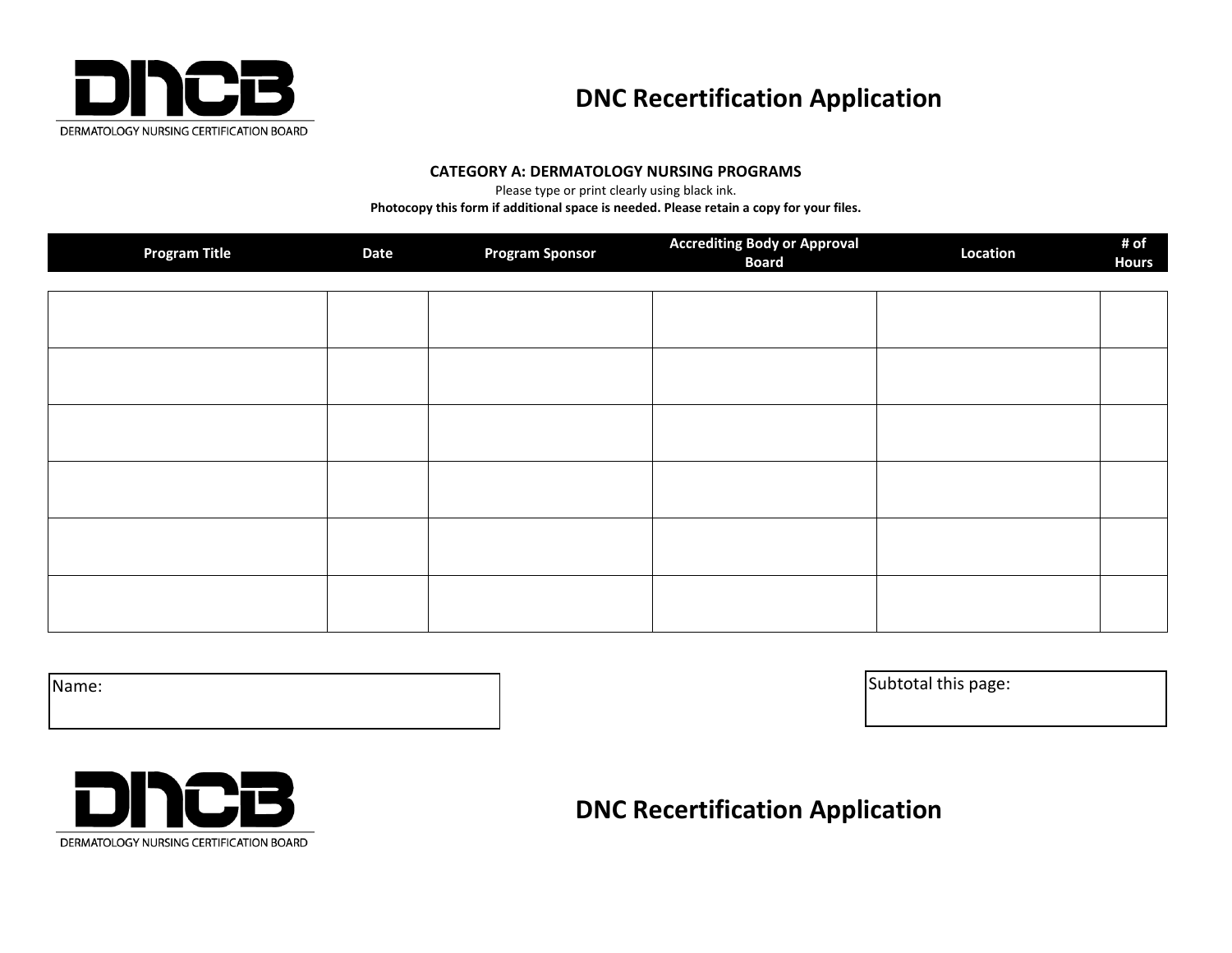## **CATEGORIES B, C, D, E, F**

Please type or print clearly using black ink.

#### **Photocopy this form if additional space is needed. Please retain a copy for your files.**

| Category | <b>Program Title</b> | <b>Date</b> | <b>Program Sponsor</b> | <b>Accrediting Body or</b><br><b>Approval Board</b> | Location | # of<br><b>Hours</b> |
|----------|----------------------|-------------|------------------------|-----------------------------------------------------|----------|----------------------|
|          |                      |             |                        |                                                     |          |                      |
|          |                      |             |                        |                                                     |          |                      |
|          |                      |             |                        |                                                     |          |                      |
|          |                      |             |                        |                                                     |          |                      |
|          |                      |             |                        |                                                     |          |                      |
|          |                      |             |                        |                                                     |          |                      |
|          |                      |             |                        |                                                     |          |                      |

Name: Subtotal this page: